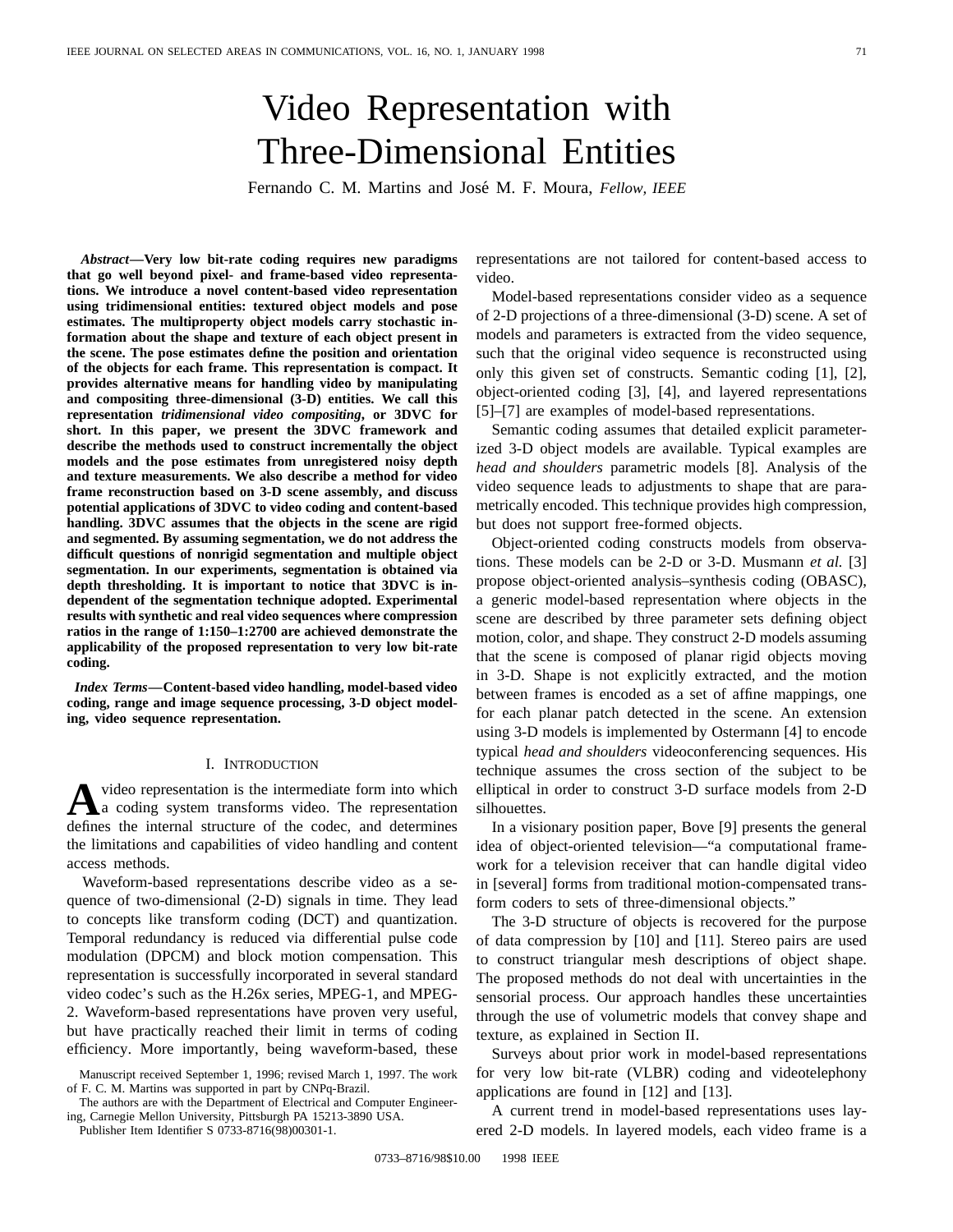superposition of a set of 2-D mosaic models constructed by cut-and-paste operations [5]–[7], [14]. Layered representations generate highly constrained 2-D models that mix motion and structure information. An object performing a simple rotation around an axis not parallel to the camera principal axis is not consistently represented by a layered 2-D model without major model updates from frame to frame.

Several researchers address the issues of object modeling from observations outside the specific realm of video representation. These techniques usually fail to attend the demanding requirements of video processing as incremental modeling, automatic integration without user interaction, and robustness.

Early work in object modeling from a sequence of range images assumes measurement registration, i.e., that the relative position and orientation of the object are known for all frames [15]–[18].

The factorization method of Tomasi and Kanade [19] computes shape and motion from a sequence of intensity images. The geometric object model obtained is a sparse set of unorganized points in space. Measurements are taken under orthography, features are extracted, tracked over time, and organized in a measurement matrix. The singular value decomposition (SVD) of the measurement matrix provides motion and shape factorization. For video processing, the number of observed views can be as large as the number of video frames. Complex objects may also require a large number of features to be tracked for a proper shape description. Under these circumstances, the computation of principal components from the measurement matrix via SVD becomes a computationally hard problem. This technique provides no support for incremental model construction, i.e., the computation of principal components must be performed whenever a new measurement is to be incorporated.

Azarbayejani [20] constructs polygonal surface models of outdoor sequences of buildings from intensity images without prior assumptions about shape or pose. Feature extraction and correspondence must be performed by hand, requiring a considerable amount of user interaction. Becker and Bove [21] propose a technique to extract polygonal models of scenes containing orthogonal planes and parallel lines, which are typical to man-made environments. Camera calibration is not assumed, but a great deal of human interaction is required to cluster features and establish cluster correspondences between frames.

Koch [22], [23] presents a system to build 3-D parametric surface models without user interface from a sequence of stereo images. The sequences depict buildings and other manmade objects. Surface model construction requires merging sequences of incomplete parametric models, a task that usually generates shape artifacts. Merging surfaces is a computationally hard problem, as discussed by Turk and Levoy [24].

Curless and Levoy [25] recently showed that surface merging techniques may fail if the object has high curvature or sharp edges and presented an alternative integration algorithm based on volumetric models and implicit functions. Their algorithm assumes accurate alignment of the data sets, does not handle surface texture, and does not provide support for handling sensor uncertainty.

To enable tridimensional handling and access to video content, and to also yield compact storage, we propose a novel system to represent video based on 3-D entities: textured object models and pose estimates.

To explain our approach, we start by considering the dual problem of generation of realistic synthetic images. First, 3-D geometric models with defined surface properties are created for each of the objects to appear in the scene. Then we assemble a scene by placing object models and light sources in space according to animation motion scripts. Finally, we position a virtual camera in the synthetic scene, and render an image by computing the light captured by each of the camera sensors after reflecting on the scene components. The fundamental entities for the representation of a synthetic video sequence are then the set of 3-D object models and respective motion scripts.

The generation of a representation for video based on 3-D entities is the *inverse* problem of synthetic image generation. Given a video sequence, the problem is to compute automatically for each of the objects present in the original scene a set of 3-D pose estimates and a 3-D object model representing shape and texture. $<sup>1</sup>$ </sup>

We adopt a stochastic voxel-based structure for the object models that represents free-formed objects, allows incremental model updates, and considers sensor uncertainties. The original video sequence is reconstructed by rendering projections of 3- D scenes assembled using the 3-D constructs. We call this method of compositing video with 3-D entities *tridimensional video compositing*, or 3DVC for short.

In 3DVC, motion, shape, and texture are explicitly accounted for. Each individual element of the set of component 3-D entities can then be manipulated independently. For example, the shape of an object can be altered independently of the object motion script, or motion scripts modified to generate synthetic motion patterns. 3DVC allows the insertion of additional frames by rendering frames with interpolated pose estimates. This leads to video with higher frame rate and smoother perceived motion than the original sequence.

Video is represented in 3DVC as a composite of perceptually meaningful entities. Each object model can be visualized, and the motion scripts bear physical significance. Object curvature, texture moments, and acceleration can be extracted from the 3-D entities. By accessing the underlying structure of video, 3DVC creates innovative and flexible ways for editing and accessing the video content. 3DVC synthesizes distinct video sequences by altering the motion scripts and/or object models previously generated. Explorable features of 3DVC include missing frame insertion, variable focus of attention, cast selection, content-based search, and insertion/deletion of virtual and real entities.

The paper is organized as follows. Section II presents the 3DVC representation framework, and the stochastic structure for the object models and measurements. Section III is dedicated to video analysis. This section addresses the methods

<sup>&</sup>lt;sup>1</sup>In this paper, "texture" refers to the light captured by a camera after reflecting on the object surface. Also known as object radiance, "texture" depends on object surface photometric properties and environment illumination conditions.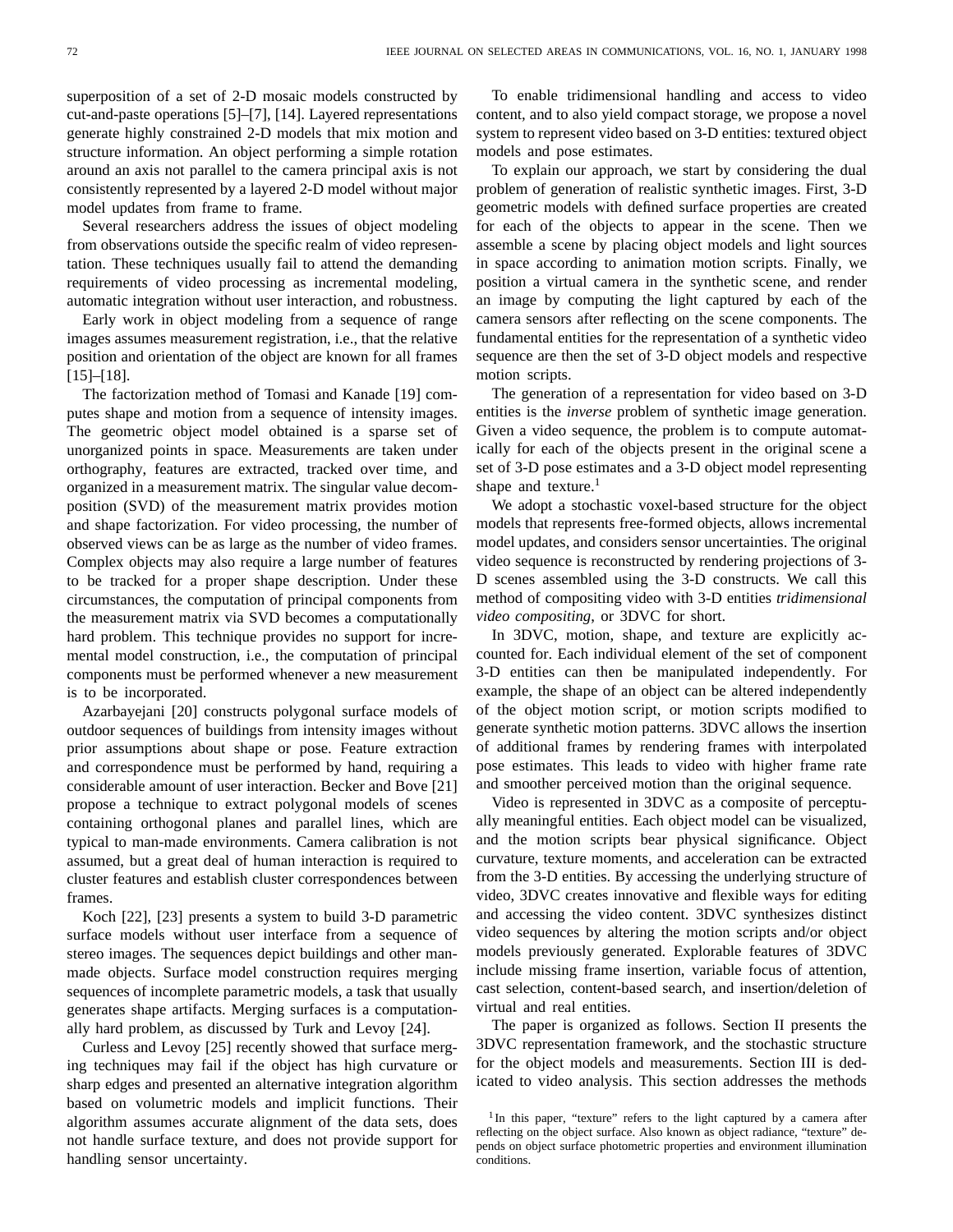

Fig. 1. In 3DVC, a video frame  $F_k$  is given by the 3-D object model  $\Gamma_{ik}$ and the object pose  $\bar{q}_{jk}$ .

for incremental object model construction and pose estimation. Section IV describes the synthesis of the original video from the constructed 3-D entities, i.e., scene assembly and frame reconstruction. Experimental results are in Section V. Applications of 3DVC to video coding and content-based handling are in Section VI. Section VII concludes the paper.

## II. 3DVC REPRESENTATION FRAMEWORK

In 3DVC, a scene  $S_k$  is specified by a set of 3-D entities: the object models  $\Gamma_{jk}$  and the respective pose estimates  $\vec{q}_{jk}$ , as in  $(1)$ 

$$
S_k = \{ (\Gamma_{jk}, \vec{q}_{jk}) \}, \qquad \text{for } j = 1, 2, \cdots, N \tag{1}
$$

where  $k$  is the discrete time index,  $j$  is the object index, and  $N$  is the number of objects in the scene.

Video is a sequence of frames in time. Each frame  $F_k$  is obtained via perspective projection of a dynamic 3-D scene  $S_k$ , as defined in (2) and (3)

$$
F_k = \text{proj}(S_k) \tag{2}
$$

$$
\mathcal{V} = \{F_k\}, \qquad \text{for } k = 1, 2, \cdots, T \tag{3}
$$

where T is the number of frames in the video sequence  $V$ .

Factoring out frames and scenes, 3DVC provides a structured representation for video in terms of 3-D entities as in Fig. 1 and in  $(4)$ 

$$
\mathcal{V} = \{proj[\{(\Gamma_{jk}, \vec{q}_{jk}), \forall j\}], \forall k\}.
$$
 (4)

3DVC builds the 3-D object models  $\Gamma_{jk}$  incrementally without user interference. This is accomplished by analysis of the video sequence, via integration of multiple measurements in a Bayesian framework. The 3-D object models contain stochastic information about the shape and texture of the objects. As more video frames are processed, 3DVC reduces model entropy and eliminates redundant information. No prior information about the object shape and texture is assumed to be available.

For each frame  $F_k$ , the pose  $\vec{q}_{jk}$  of object j is estimated by measurement/model registration. The pose is sequentially stored in a motion script for the given object. The methods for incremental object model construction and pose estimation are considered in Section III.

The video sequence  $V$  is reconstructed in two sequential steps: recreation of the scene  $S_k$  by positioning the 3-D object models  $\Gamma_{jk}$  in space according to the corresponding pose estimates  $\vec{q}_{jk}$ , and reconstruction of video frames  $F_k$  by a ray-casting volume renderer. Both steps are addressed in Section IV.

*Object Model:* We adopt a nonparametric volumetric structure for the object models. This model structure allows representation of free-formed objects, permits incremental model update, and provides efficient spatiotemporal support for data fusion and storage. This contrasts with the majority of previous work on 3-D model-based video coding that relies on parametric surface-based models [13]. Surface models are usually chosen because they allow the use of well-known surface renderers as image synthesis tools. For information fusion, however, surface representations present challenging surface-merging problems [24].

Our nonparametric object model is voxel-based. It is defined as a compact uniform tesselation of 3-D space  $\Gamma = \{C_i\},\$ where each cell  $C_i$  represents multiple properties and the index  $i$  spans the compact 3-D space. The object shape is represented by cell occupancy  $O(C_i)$ , and the object surface texture is represented by cell texture  $T(C_i)$ . Occupancy is a binary property: a cell  $C_i$  may either be *occupied* or *empty*. Texture may assume any valid value drawn from the color pallete  $C$ .

A nonparametric voxel-based object description is suitable for video representation because free-formed objects are supported with selectable spatial resolution, frame rendering performance is independent of object and scene complexity, and the parallel nature of volume rendering algorithms can be explored [26].

The tesselation stores a set of conditional probabilities that is obtained through the integration of the multiple measurement grids  $\{\Psi_0, \cdots, \Psi_k\}$  as in

$$
P(O(\Gamma)) \triangleq \{ P(O(C_i) \mid {\{\Psi_0, \cdots, \Psi_k\}}), \forall i \}.
$$
 (5)

Holding probability functions instead of current estimates is what makes  $\Gamma$  a useful representation for Bayesian integration of a sequence of measurements. Initial lack of knowledge is expressed by assigning equiprobable probability distributions.

The stochastic nature of the object models enables robust operation when dealing with inconsistent and noisy measurements or pose estimates. The stochastic representation supports both active exploration and passive integration of sensory data. Model entropy is used to guide exploration if active sensors are available. A stochastic framework for measurement integration has been considered for the unidimensional case by [27]. Deterministic integration does not cope with sensor uncertainties and imprecisions in pose estimation. This may cause insertion of persistent holes and fissures in the object surface.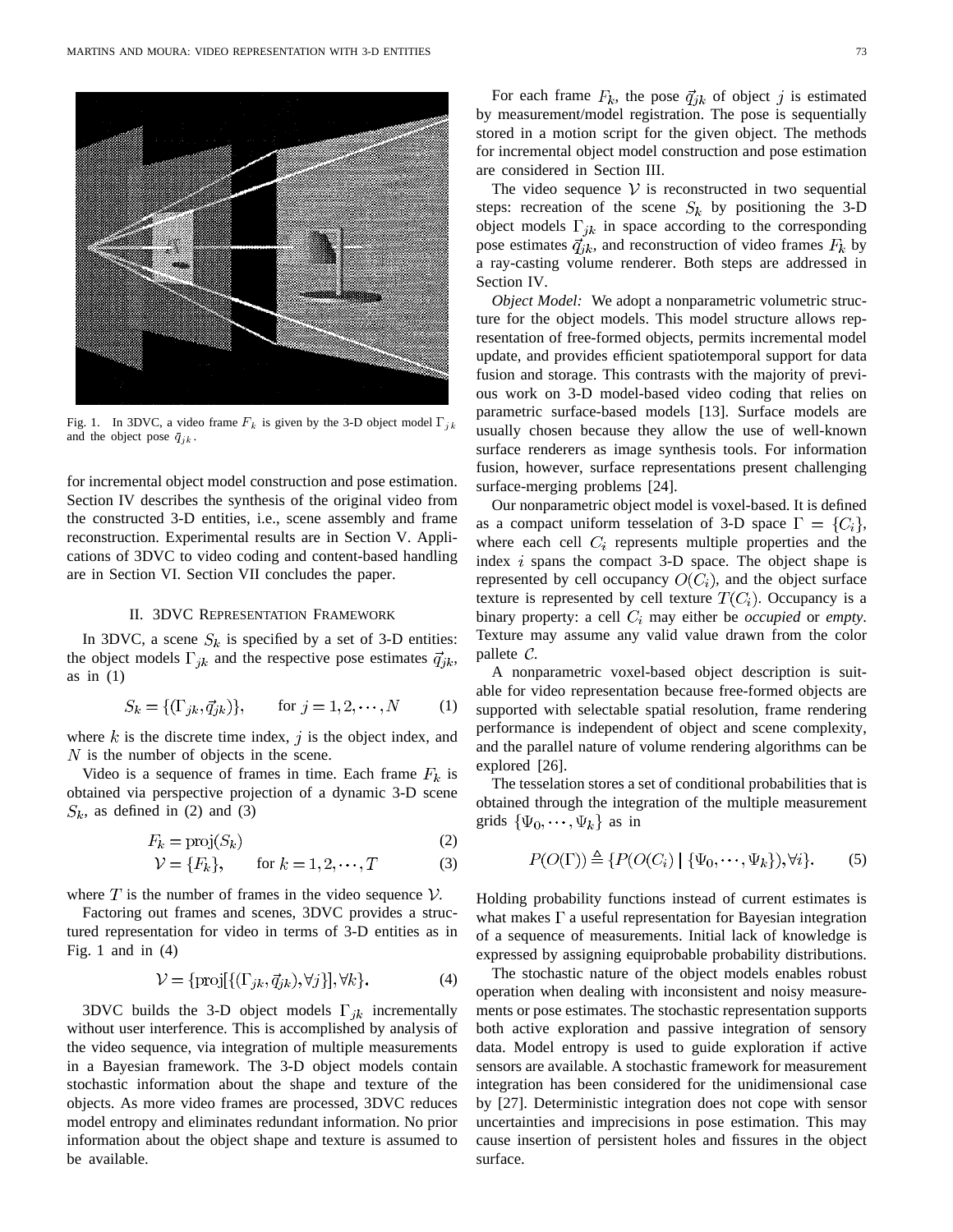

Fig. 2. Steps in the construction of a measurement grid. (a) Data are collected in a nonuniform tesselation established by the perspective pinhole camera. (b) The warped temporary grid  $\Upsilon$  is constructed to avoid the perspective nonlinearities. (c) The uniform measurement grid  $\Psi_k$  is obtained by unwarping grid  $\Upsilon$ .

Earlier work on sensor fusion for robot navigation and object modeling for robotic manipulation have successfully explored a similar stochastic model structure [28]. In visual communications, the probabilistic approach for measurement integration is seldom used. In [27], the outputs of multiple range-sensing methods are integrated using a probabilistic framework assuming that all observations are registered or taken along a single direction. 3DVC integrates multiple unregistered measurements taken from distinct points of view. Preliminary experiments with synthetic data applying the 3DVC model structure to video representations were reported in [29].

*Measurements:* We assume that a range sensor produces a depth map  $R$  and a coregistered image  $I$ . By coregistered, we mean that the pair of measurements is taken with respect to the same reference, through the same perspective camera, and that for every intensity image pixel, there is a corresponding depth measurement and vice versa.

The availability of the depth map simplifies the experimental setup. Alternatively, the depth map can be estimated directly from the video sequence using structure from motion [30]. If multiple cameras are available, depth is estimated in real time using stereo [23] or for added precision using multibaseline stereo [31]. Another alternative is to use depth from defocus techniques. These employ a single camera with controllable focus, and have been successfully implemented in real time [32]. 3DVC supports multiple heterogeneous depth sources as detailed in Section III-B.

A depth map R is defined as a set of points  $\{\vec{r}\}\$ in space. Similarly, an image  $I$  is an organized set of color or intensity measurements  $\{\vec{t}\}\$ , where each measurement  $\vec{t}$  assumes one of the colors listed in pallete  $C$ . For color images, the pallete is a set of tridimensional vectors. For gray-level images, it is a set of scalars.

Intensity (or color) images provide information about the texture already mapped on the object surface. Texture information depends on the properties of the surface material, the viewing direction, and the environment illumination.

*Sensor Model:* A 3-D probabilistic sensor model characterizes the uncertainties in the data as measured by the range finder. It is given by the conditional probability function  $p(\vec{r} | \vec{z})$ , where  $\vec{z}$  represents the ground truth and  $\vec{r}$  the measurement. This sensor model is either provided by the sensor manufacturer or obtained experimentally.

*Uniform Measurement Grid:* The depth and intensity measurements corresponding to a video frame are organized into an auxiliary data structure that we call *uniform measurement grid*. This preprocessing step greatly simplifies the video analysis tasks by eliminating later concerns with camera geometry, sensor model footprint, and viewing direction.

As the sensor output is a set of discrete measurements, each individual measurement  $(\vec{r}, \vec{t})$  corresponds to a volumetric cell in the compact 3-D space. Assuming that data are collected using a pinhole perspective camera, the dimensions of each cell in this 3-D lattice depend on the depth of the cell. Therefore, a pinhole perspective camera defines a nonuniform tesselation of 3-D space due to perspective nonlinearities; see Fig. 2 for a bidimensional example.

Dealing directly with these nonuniform tesselations is inconvenient because the tesselations depend on camera geometry and relative object-camera position. Also, model construction would require casting conic rays in distinct directions through a nonuniform voxel grid.

To avoid these difficulties, we collect the information available in each coregistered set of measurements  $(R_k, I_k)$  into a uniform measurement grid  $\Psi_k$ , taking into account the camera geometry and the sensor model.

We define  $\Psi_k$ , the uniform measurement grid associated with the  $k$ th set of measurements, as a compact uniform tesselation of the 3-D space. This tesselation is an organized set of cells  $\Psi_k \triangleq \{M_i\}$  where the index i spans the compact 3-D space. Each measurement grid cell  $M_i$  represents multiple properties. Cell occupancy  $O(M_i)$  defines the object shape, and cell texture  $T(M_i)$  represents surface texture. Occupancy is a binary property: a cell may be either *occupied* or *empty*. Texture values are drawn from the color pallete  $C$ . The structure of the measurement grid is similar to the structure of the object model described at the beginning of this section. The only difference regards the probabilities each cell carries. A measurement cell  $M_i$  carries the conditional probabilities of the current measurement given cell occupancy  $p(\vec{r} \mid O(M_i))$  = occupied) and cell emptiness  $p(\vec{r} \mid O(M_i))$  =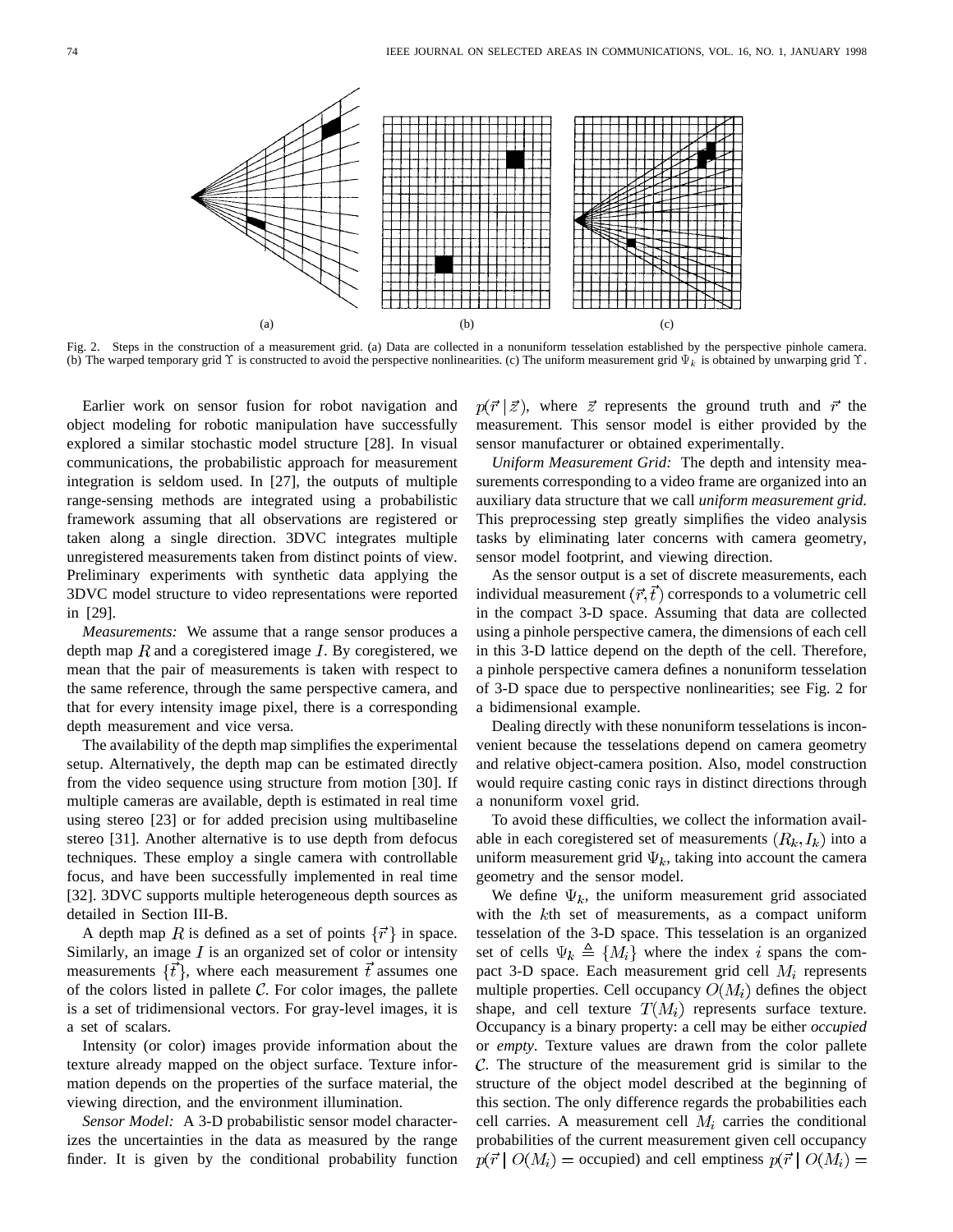

Fig. 3. Perspective camera model: viewing frustum in unwarped space.

empty). These probabilities are derived from the sensor model, and are fundamental to measurement integration in object model construction. Further discussion about the computation and role of these probabilities in measurement integration is carried out in Section III-B.

The measurement grid is aligned with the sensor principal axis. Given the depth map  $R$  and the image  $I$ , and with camera calibration and sensor model known, we compute the texture and conditional probabilities for each cell  $M_i$  of the measurement grid  $\Psi_k$  as follows.

The creation of measurement grid  $\Psi_k$  is realized in two steps. In the first step, the measurement data are used to create a warped temporary grid  $\Upsilon$ . The warping is defined to cancel the perspective nonlinearities. In the second step, the warped grid  $\Upsilon$  is unwarped via resampling to generate the uniform tesselation  $\Psi_k$ . Fig. 2 shows the two steps in the construction of a bidimensional measurement grid. Fig. 2(a) presents the nonuniform grid defined by the perspective pinhole camera associated with the input data. Fig. 2(b) displays the auxiliary warped grid  $\Upsilon$  constructed by placing the individual measurements in a warped space where all cells have the same dimension. Fig. 2(c) presents the resulting uniform measurement grid  $\Psi_k$  obtained by unwarping grid  $\Upsilon$ . Observe that both grid  $\Psi_k$  and grid  $\Upsilon$  are uniform grids. The construction of  $\Psi_k$  could be implemented directly from the data, but the auxiliary grid  $\Upsilon$  simplifies the computation of the probability distributions associated with the sensor model that are stored in the measurement grid.

In the perspective pinhole camera model, all visual rays reaching pixels in the retinal plane pass through the camera center. For a set of rectangular pixels, the set of visual rays forms a pyramid. The section of this pyramid delimited by the focal and retinal planes, shown in Fig. 3, is known as the viewing frustum.<sup>2</sup>

The warping and unwarping transformations used in measurement preprocessing are given by the camera geometry.



Fig. 4. Perspective camera model: viewing frustum in warped space.

We define the warping transformation such that the shape of the viewing frustum is mapped from a pyramid in the original unwarped space to a rectangular orthogonal prism in the warped space; see Figs. 3 and 4. Through this mapping, the viewing rays become parallel in the warped grid  $\Upsilon$  and reach the retinal plane perpendicularly. This warping cancels the nonlinear effects of perspective, simplifying the construction of the measurement grid and avoiding generation of artifacts in the final object model  $\Gamma$ .

To construct the auxiliary grid  $\Upsilon$ , we cast a ray parallel to the principal axis for each individual measurement  $(\vec{r}, \vec{t})$ transversing the warped space through the point  $\vec{r}$ . We update texture and probabilities of occupancy for all cells hit by the transversing ray.

As all viewing rays are parallel and aligned with the grid  $\Upsilon$ . ray casting becomes much simpler in the warped space. The set of cells from  $\Upsilon$  that gets updated with nontrivial probabilities due to a given pointwise measurement  $(\vec{r}, \vec{t})$  depends on the sensor model footprint. In the warped space, the direction of the sensor model is always parallel to the sensor principal axis, simplifying the identification of the cells affected by each individual measurement.

After  $\Upsilon$  is constructed, it is unwarped to provide a properly resampled grid  $\Psi_k$ .

This method for 3-D model generation from measurements taken under perspective using an intermediate warped space is motivated by the shear-warp volume rendering algorithm [33]. In a volume renderer, 2-D views are generated from existing 3-D object models. The measurement grid creation method presented here is an *inverse volume renderer*, where 3-D point models are created based on the available 2-D measurements and knowledge about the sensor model.

We create a distinct measurement grid  $\Psi_k$  for each new measurement before integrating the new measurement into the object model.

The video analysis methods proposed for object model construction given a set of unregistered measurement grids are detailed in the following section.

<sup>&</sup>lt;sup>2</sup> Frustum: a part of a solid, such as a cylinder or pyramid, between two parallel planes cutting the solid.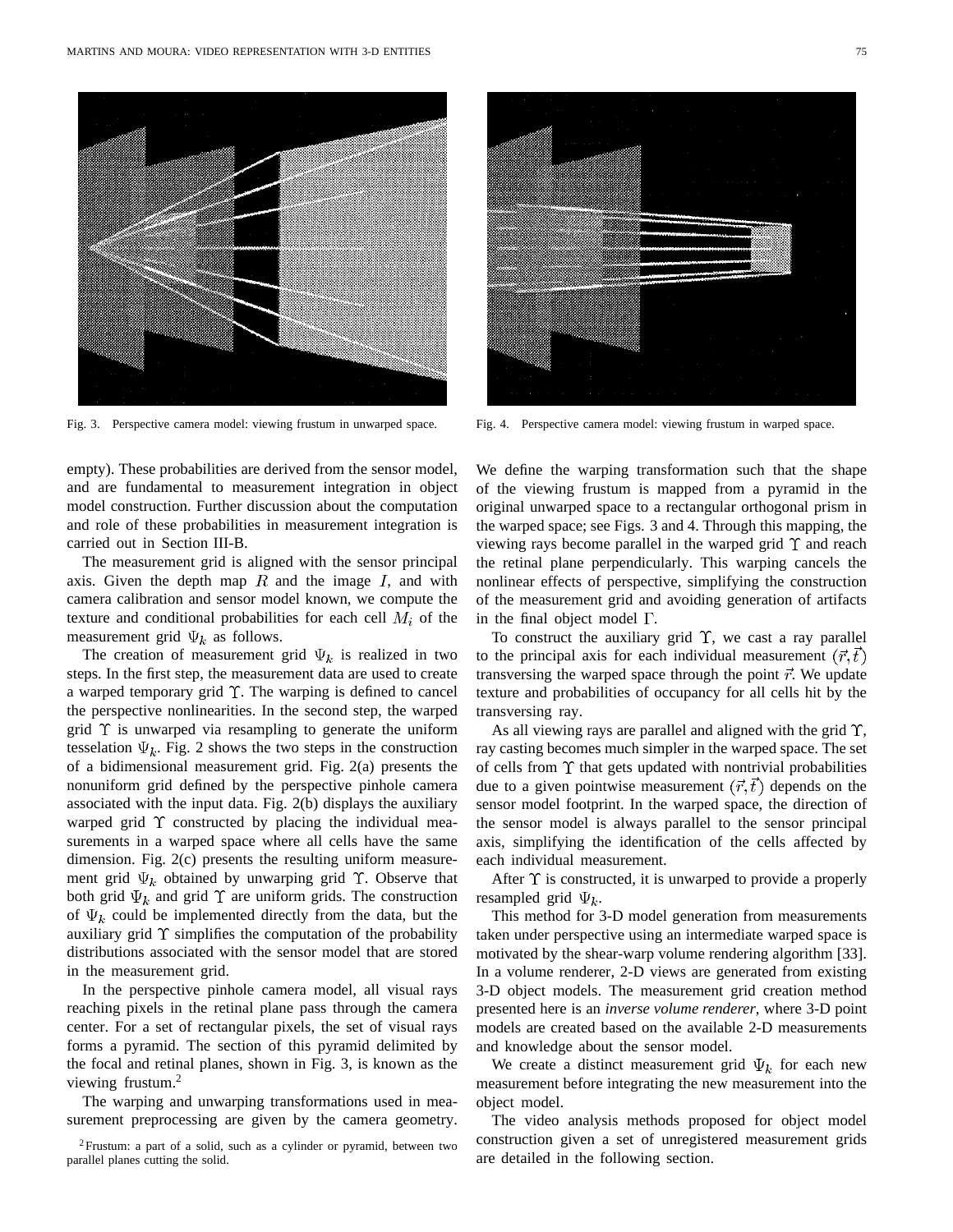#### III. VIDEO SEQUENCE ANALYSIS

For each segmented object, the process of model construction requires two steps for each new measurement: registration and integration.

*Measurement registration*, or pose estimation, estimates the current position and orientation of the object in 3-D space with respect to an arbitrary model-centered coordinate system, given the current measurement and a 3-D geometric model.

*Integration* of the registered measurement updates the current model by incorporating the new measurements. The first task in this step is to map the registered measurement to a canonical model-centered referential using the pose estimate computed in the registration step. The actual integration method is heavily dependent on the model structure. Distinct deterministic techniques have been proposed for the integration of range measurements into surface-based models [24], [34]–[36]. Stochastic integration techniques, as the one we propose in this work, consider a probabilistic sensor model, and are based on Bayesian updating or Kalman filtering [28], [29]. In these techniques, redundant measurements help to reduce overall model entropy, while conflicting or ambiguous measurements are handled gracefully.

# *A. Measurement Registration: Iterative Pose Estimation Method*

Registration is dual to the problem of computing point correspondences between overlapping regions of a model and a measurement grid. Given a set of correspondences, there is a closed-form solution to the pose problem [37], [38]. With precise correspondences, it is possible to compute a mapping to juxtapose the new measurement and the existing model. This duality highlights the importance of accurate registration for successful model generation.

Registration is usually accomplished by minimizing a cost function based on discrepancy metrics between potential model-measurement correspondences. Traditional registration algorithms use only shape and adopt Euclidean distances as measure of discrepancy.

Each new measurement must have some overlapping area with the model in order to allow for the establishment of a large set of reliable correspondences. This assumption is satisfied if motion is small between successive measurements.

The iterative closest point algorithm (ICP), introduced simultaneously by several groups [39]–[42], solves the minimization problem by hypothesizing correspondences to be the closest points iteratively. An important issue not addressed by most ICP implementations is the handling of incomplete models, where measurement-model correspondences may not exist for all individual measurements. This is frequently the case in applications where registration is performed when models are still under construction. The approach we present below handles this problem.

Some extensions of ICP reduce the cost of closest point search by operating only on selected features, or by creating search index trees. A fast implementation of the ICP algorithm capable of pose estimation at 10 Hz has been reported [43]. Recently, ICP has been extended to employ a generalized distance function that considers surface normals as additional cues for increased reliability in pose estimation [44].

Other registration and motion estimation methods are based on features and on factorization [19]. These methods require precise feature extraction and the solution of large-dimensional singular value decompositions, which are computationally expensive tasks. For surveys on registration methods, refer to [39], [45], and [46].

We propose a method for model-measurement registration that extends the ICP algorithm. Our method uses texture and shape for pose estimation, and deals with incomplete or inconsistent models.

To consider texture and shape information, we define an intercell discrepancy metric  $d(C_i, C_i)$  as

$$
d(C_i, C_j) = (1 - \lambda) ||\vec{r}_i - \vec{r}_j||^2 + \lambda ||\vec{t}_i - \vec{t}_j||^2 \qquad (6)
$$

where  $\vec{r}_i$  is the position of cell  $C_i$  in 3-D with respect to a model-centered coordinate system, and  $\vec{t}_i$  is the color of cell  $C_i$ . The parameter  $\lambda$  controls the relative importance of shape and texture in the discrepancy criterion. Notice that both positions  $\vec{r}_i$  and  $\vec{r}_j$  must be taken with respect to the same model centered reference.

Given an arbitrary pose  $\vec{q}$ , the generalized distance  $D(\Gamma, \Psi_k, \vec{q})$  between a model  $\Gamma$  and the kth measurement  $\Psi_k$  is defined as

$$
D(\Gamma, \Psi_k, \vec{q}) = \sum_{\{(i,j) | (C_i, M_j) \in \mathcal{S}\}} d(C_i, \mathcal{M}_{\vec{q}}(M_j)) \tag{7}
$$

where  $C_i$  is a cell from model  $\Gamma$ ,  $M_j$  is a cell from measurement  $\Psi_k$ , S is the set of correspondences  $(C_i, M_i)$ , and  $\mathcal{M}_{\vec{q}}$  is the mapping derived from the arbitrary pose  $\vec{q}$ . It is important to notice that the set of correspondences  $S$  also depends on the pose  $\vec{q}$ .

To handle models that are potentially incomplete, we modify the definition of generalized distance presented in (7) to consider only correspondences whose distances lie within a plausible range  $d_{\text{max}}$  as in

$$
D(\Gamma, \Psi_k, \vec{q}) = \sum_{\{(i,j) | (C_i, M_j) \in \mathcal{S}, d < d_{max}\}} d(C_i, \mathcal{M}_{\vec{q}}(M_j)).
$$
\n<sup>(8)</sup>

This modification removes false correspondences and outliers from the computation of the generalized distance. As motion is assumed small, correspondences based on shape cannot be too far apart. Texture variations due to differences in illumination are usually very small. Larger differences in texture, as specular reflection highlights, are localized spots that are considered outliers according to this improved criterion. Zhang [42] successfully applied a similar outlier removal technique to pose estimation based only on shape information. In his proposal, the threshold  $d_{\text{max}}$  is determined by identification of the clusters of outliers and matching points in the distances histogram for every frame. In our experiments, we adopted a simpler technique by normalizing the distances to lie between [0,1] and fixing the threshold.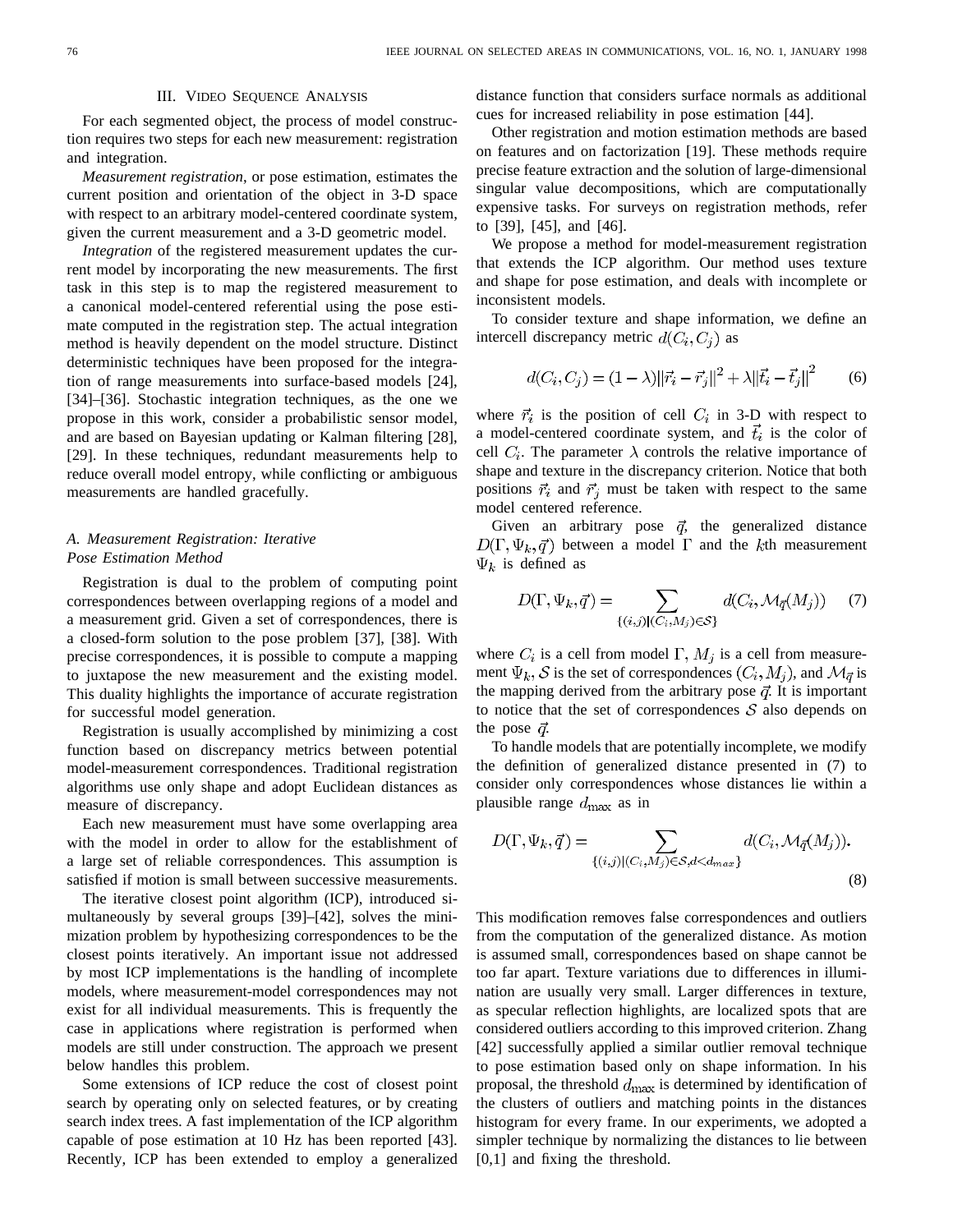The pose estimate is the argument  $\vec{q}_k$  that minimizes the generalized distance

$$
\vec{q}_k = \underset{\vec{q}}{\arg \min} \{ D(\Gamma, \Psi_k, \vec{q}) \}. \tag{9}
$$

*Pose Estimation Algorithm:* Before the first measurement  $\Psi_0$ , the model  $\Gamma$  holds no information, so the object position and orientation are assumed to be in an arbitrary canonical position  $\vec{q}_0$ .

For each subsequent measurement  $\Psi_k$ , we perform the minimization in (9). As ICP performs a local minimization, a good initial estimate is important to ensure reliable results. When processing a sequence of measurements under the assumption of small motion between measurements, a good initial value for pose is the pose estimate obtained from the previous measurement  $\vec{q}_{k-1}$ .

Binary index trees are useful structures to speed up read transactions. To reduce the computational cost of searching for the closest cell, we construct an auxiliary four-dimensional binary tree for the model data.

Due to space constraints, the algorithm details are not reported here. For additional information and experimental results regarding the proposed pose estimation method, refer to [47].

# *B. Measurement Integration: Incremental Object Model Construction*

We integrate the set of registered measurement grids  $\{(\Psi_0, \vec{q}_0), \cdots, (\Psi_k, \vec{q}_k)\}\$ into the object model  $\Gamma_k$  using a Bayesian framework. We construct the model  $\Gamma_{k+1}$ incrementally using the previous model version  $\Gamma_k$  and the new registered measurement  $(\Psi_{k+1}, \vec{q}_{k+1})$  as it becomes available.

We consider initially a single measurement. With a uniform cost function, the optimal Bayes' estimator for variable  $\vec{z}$  given the measurement  $\vec{r}$  is the MAP estimator  $\hat{z}$  [48]

$$
\hat{z} = \underset{\vec{z}}{\arg\max} p(\vec{z} \mid \vec{r}) \tag{10}
$$

$$
p(\vec{z} \mid \vec{r}) = \frac{p(\vec{r} \mid \vec{z})p(\vec{z})}{p(\vec{r})}.
$$
\n(11)

The conditional probability distribution  $p(\vec{r} | \vec{z})$  is the sensor model previously described. The prior knowledge about the parameter  $\vec{z}$  is given by the prior probability  $p(\vec{z})$ . The probability  $p(\vec{r})$  is a normalization factor.

If multiple measurements  $\vec{r}_0, \dots, \vec{r}_k$  are available, the MAP estimate is computed as follows. We introduce the notation

$$
p(\vec{z})_k \triangleq p(\vec{z} \mid \{\vec{r}_0, \cdots, \vec{r}_k\}) \tag{12}
$$

$$
\hat{z}_k = \arg\max_{\vec{z}} p(\vec{z})_k. \tag{13}
$$

Assuming independent measurements and applying Bayes' theorem, the incremental update rule follows:

$$
p(\vec{z})_{k+1} = \frac{p(\vec{r}_{k+1} \mid \vec{z})}{p(\vec{r}_{k+1})} p(\vec{z})_k.
$$
 (14)

The estimate  $\hat{z}_k$  is computed by (13), and is recursively updated in time through (14).

We now consider the estimation of the whole object shape  $\hat{O}(\Gamma)$  from a single measurement  $\vec{r}$ . We introduce the notation  $\hat{O}(\Gamma) \triangleq \{ \hat{O}(C_i), \forall i \}$  to represent the occupancy state of the whole tesselation  $\Gamma$ , given by (17). Let  $P(O(\Gamma) | \vec{r})$  be the probability distribution of the set of discrete variables given by (15)

$$
P(O(\Gamma) \mid \vec{r}) = \frac{p(\vec{r} \mid O(\Gamma)) P(O(\Gamma))}{p(\vec{r})}
$$
(15)

$$
p(\vec{r}) = \sum_{\forall \Gamma_j \in \Gamma} p(\vec{r} \mid O(\Gamma_j)) P(O(\Gamma_j)) \qquad (16)
$$

$$
\hat{O}(\Gamma) = \underset{O(\Gamma)}{\arg \max} P(O(\Gamma) | \vec{\tau}). \tag{17}
$$

Unfortunately, the direct estimation of the occupancy state for the whole tesselation is a problem doomed by the curse of dimensionality. This can be noticed in (16), where the normalization factor  $p(\vec{r})$  is a sum over all possible tesselation configurations  $\Gamma$ . As occupancy is a binary property, the number of possible occupancy configurations for a given tesselation is  $2^N$ , where N is the number of cells in the tesselation. Typical tesselation sizes may be on the order of millions of voxels. To make this problem computationally tractable, we factor  $P(O(\Gamma) | \vec{r})$  in (15), approximating the estimation of the occupancy status of each individual cell  $\ddot{O}(C_i)$  independently as follows:

$$
\hat{O}(C_i) = \underset{O(C_i)}{\arg \max} P(O(C_i) | \vec{r}) \tag{18}
$$

$$
P(O(C_i) | \vec{r}) = \frac{p(\vec{r} | O(C_i))P(O(C_i))}{p(\vec{r})}.
$$
 (19)

To compute the probability  $p(\vec{r} \mid O(C_i))$  required in (19), we resample the measurement grid  $\Psi_k = \{M_i\}$  using the mapping  $\mathcal{M}_{\vec{q}_k}$  derived from the pose estimate  $\vec{q}_k$ 

$$
p(\vec{r} \mid O(C_i)) = \mathcal{M}_{\vec{q}_k}[p(\vec{r} \mid O(M_i))]. \tag{20}
$$

Recalling the structure for the measurement grid  $\Psi_k$  proposed in Section II, each cell carries probabilities of measurement conditioned to occupancy  $p(\vec{r} \mid O(M_i)) =$  occupied) and emptiness  $p(\vec{r} \mid O(M_i) = \text{empty})$ . These probabilities are computed using the sensor model according to

$$
p(\vec{r} \mid O(M_i)) = \sum_{G \in \{G(M_i)\}} p(\vec{r} \mid O(M_i), G)P(G) \quad (21)
$$

$$
p(\vec{r} \mid G) = p(\vec{r} \mid \vec{z}_{\text{min}}) \tag{22}
$$

where, for a given configuration  $G, \vec{z}_{min}$  is the depth of the nearest occupied cell.

Due to sensor uncertainties, captured by the sensor model, a single measurement may affect several cells in the object model during integration. Which cells are affected depends on the sensor model footprint, on the sensor orientation during data acquisition, and on the measurement value. The measurement grid is constructed such that the sensing direction is always parallel to one of the tesselation axes, which eliminates the concerns regarding sensor model orientation.

When multiple measurements are available in the form of a single measurement grid  $\Psi$ , we extend (19) assuming independent measurements and compute  $P(O(C_i) | \Psi)$ .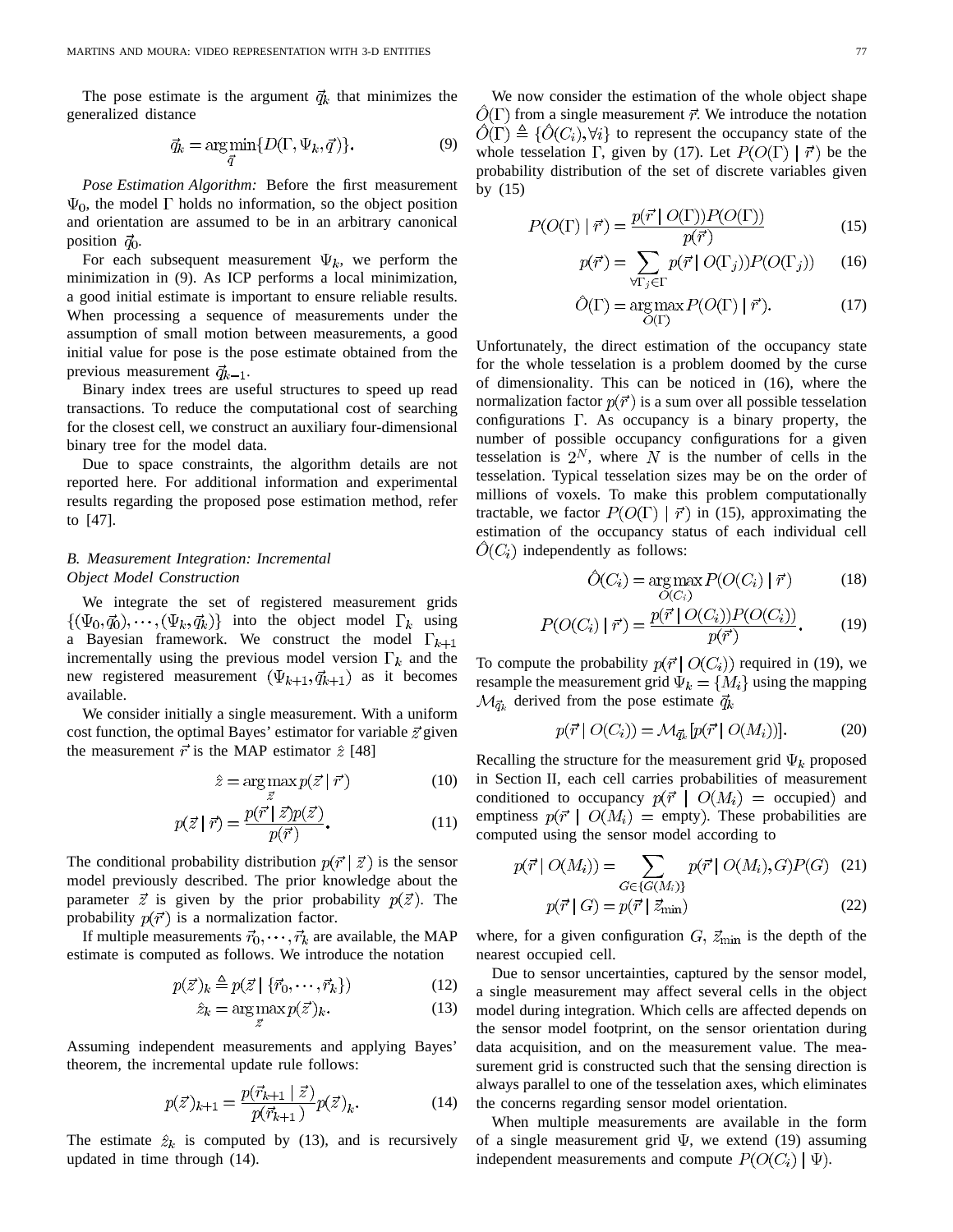The integration of a new measurement grid  $\Psi_{k+1}$  is realized incrementally. The probability of occupancy  $P(O(C_i))_{k+1}$  is computed for each cell  $C_i$  of the model  $\Gamma_{k+1}$ , according to the incremental update rule

$$
P(O(C_i))_{k+1} = \frac{P(\Psi_{k+1} | O(C_i))}{P(\Psi_{k+1})} P(O(C_i))_k
$$
 (23)

where the conditional probability  $P(\Psi_{k+1} | O(C_i))$  is computed from the measurement grid  $\Psi_{k+1}$  via resampling. The prior probability of occupancy  $P(O(C_i))_k$  is available at the current model  $\Gamma_k$ , and the probability  $P(\Psi_{k+1})$  is a normalization factor.

When multiple distinct sensors are available, we generalize (11) and (22) to consider the corresponding sensor models  $p_{\alpha}(\vec{r} \mid \vec{z}).$ 

The only cells visible in the process of scene assembly are the occupied cells. Therefore, only cells that are occupied after the occupancy update need to have their texture updated. For all occupied cells in  $\Gamma_{k+1}$ , we obtain a new texture value by resampling the measurement grid  $\Psi_{k+1}$  as in

$$
T(C_i)_{k+1} = \mathcal{M}_{\vec{q}_k}[T(M_i)_{k+1}].
$$
 (24)

This texture update policy keeps models consistent with the most recent measurement. This may generate some model updating overhead for moving specular surfaces or when illumination changes over time. Alternative Bayesian texture update policies can be applied to minimize model updates, thus penalizing temporal model consistency.

## IV. VIDEO SEQUENCE SYNTHESIS

To reconstruct the original video sequence, two major tasks are performed for every video frame. First, a 3-D synthetic scene is assembled using information stored in the 3DVC entities for the current frame. Then, the 2-D video frame is rendered as a perspective projection of the 3-D synthetic scene.

*Scene Assembly:* A scene is a uniform tesselation of 3-D space with structure identical to an object model, as described in Section III.

A synthetic 3-D scene is assembled by positioning 3-D object models in space according to the pose estimates for the current frame. Due to potential model-scene grid misalignment, all models are resampled using the scene as sampling grid. For every cell of the scene, occupancy and texture are computed as an MAP estimate.

In the process of sequential scene assembly, only models that change, either by moving in space or by changing its shape or texture, are deleted from and reinserted in the synthetic scene. Taking into account the visibility of objects in the scene with respect to current camera position can further reduce the cost of scene assembly.

*Frame Reconstruction:* Given an assembled scene  $S_k$ , the corresponding frame  $F_k$  is reconstructed by computing the scene perspective projection. This is accomplished by a simplified first-opacity volume renderer operating in warped space.

In a conventional first opacity volume renderer, for every pixel in the projective plane, a ray is cast from the camera center toward the scene passing through the given pixel. When the ray hits the first occupied cell in the scene, the color of the pixel in the projective plane is computed by merging contributions from all of the light sources in the scene. The result is known as the rendering equation solution [49].

As we have texture information stored in each occupied cell of the scene, whenever a ray reaches an occupied cell, there is no need to solve the rendering equation. The solution captured by the video camera was recorded in the object model during the video analysis phase.

The available camera calibration provides information about the geometry of the camera frustum. This information is used to warp the assembled scene. This warp is dual to the one described in Section II, and reduces the overall complexity of the rendering process.

In summary, to retrieve pixel color for the current 2-D frame from the 3-D scene model, we prewarp the scene grid, and then trace parallel rays through every pixel of the 2-D frame. When the ray hits the first occupied cell of the warped scene model, we read the texture value for this cell.

#### V. EXPERIMENTS

We implemented the 3DVC analysis and synthesis modules in " $C$ " on a DEC AlphaStation 200 4/233. To demonstrate the potential of 3DVC for video representation, we use synthetic and real video sequences. In both data sets, the scene is composed of a single rigid object performing 3-D motion in front of a static background.

*Synthetic Video Sequence:* To create the synthetic sequence, we use constructive solid geometry (CSG) primitives, as cylinders, cones, and disks to define a 3-D object with the shape of a lamp. We create an animation script where the object performs a rotation around the horizontal axis. This motion pattern is chosen because it is especially difficult to be treated by waveform-based and layered representations, and provides abundant self-occlusion episodes.

The synthetic video and range sequence was rendered using *Rayshade* [50], a raytracer that uses the  $Z$ -buffer algorithm [49] to generate realistic synthetic images. The  $Z$ -buffer values are available, providing ground truth depth information. We use this sequence to evaluate the performance of 3DVC without the uncertainties that arise in actual range sensing.

The synthetic coregistered video and range sequence is composed of 36 frames, each of dimension  $100 \times 100$  pixels, 8 bits/pixel. Six sample video frames extracted from the complete sequence are shown in Fig. 5, and the corresponding depth maps are shown in Fig. 6.

We specify the geometry of the camera-viewing frustum through a set of raytracer parameters. Knowledge of the intrinsic camera parameters is required to define the warp mapping required by 3DVC analysis and synthesis methods.

In this experiment, the depth sensor is considered approximately ideal, and segmentation is obtained by thresholding depth information. The ideal sensor model is not adopted to avoid the persistence of spurious artifacts that may arise due to imprecisions in pose estimation. The parameter  $\lambda$ is set to 0.1, giving more importance to shape information during registration because the texture surface of the object in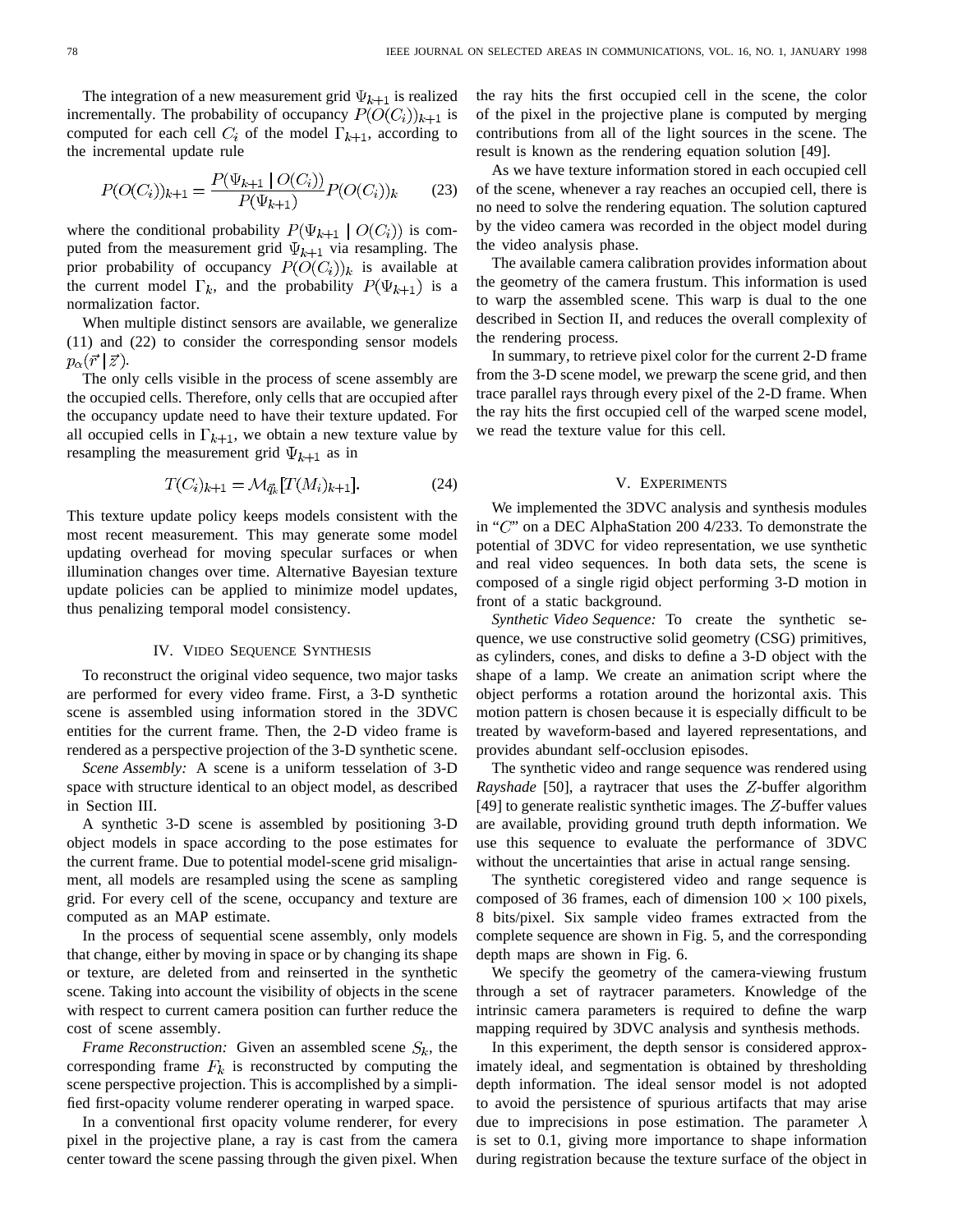

Fig. 5. Selected intensity frames from synthetic video sequence.



Fig. 6. Selected range frames from synthetic video sequence.

this particular sequence lacks distinctive features. Using these assumptions, the stochastic model  $\Gamma_k$  is incrementally built according to the method described in Section III.

In order to visualize the constructed 3-D probabilistic object models, we create a visual representation using CSG primitives. For each cell  $C_i$  of the model  $\Gamma_k$ , we create a small sphere positioned in 3-D space according to the position of the cell, with radius proportional to the occupancy probability. To avoid excessive image cluttering, we subsample the grid by 2 in every direction. Fig. 7 presents a pair of views of the model after the first two frames are registered and merged into the model. We notice that even though model  $\Gamma_2$  is clearly incomplete, it carries sufficient information for the reconstruction of the two frames already processed. In Fig. 8, the model is observed after 30 frames have been processed. We notice a higher level of model completeness in  $\Gamma_{30}$  when compared to  $\Gamma_2$ .

The original video sequence is reconstructed using the method proposed in Section IV. Samples of the reconstructed sequence are presented in Fig. 9. A comparison with the original sequence reveals that some artifacts are introduced, especially near the object edges.

These artifacts are due to two major factors: aliasing and resampling. *Aliasing* artifacts are introduced by the discrete nature of the model. To eliminate them, we must choose voxel dimensions small enough to meet the Nyquist criterion for shape and texture frequencies. This establishes a tradeoff between model size and spatial resolution. The object models generated by this experiment are composed of approximately 4.5  $\times$  10<sup>6</sup> voxels, of which 4879 voxels were occupied in model  $\Gamma_2$  and 13 986 were occupied in model  $\Gamma_{30}$ . *Resampling* is required because the motion script may require the model grid to be placed in a nonaligned position with respect to the scene grid. Proper resampling requires reconstruction of the field for all new sampling points using the currently available set of samples. Each reconstruction entails taking into account contributions from all samples available, i.e., one must compute the sum of the values of a set of sync functions, each centered at one of the voxels that compose the model. This is a costly procedure, given that the models constructed usually have large voxel counts. This procedure is simplified by local weighted averaging or trilinear interpolation. These simplifications reduce significantly the computational cost, but introduce artifacts near the object edges.

*Real Video Sequence:* In this experiment with real data, we use a video and coregistered range sequence obtained by using a light stripe range finder with a liquid crystal shutter and a color CCD video camera.

To have control of object pose during data acquisition, we mounted the object of interest at the end effector of a precise computer-controlled robotic arm. To create the sequence, we define a simple motion script where the object performs a complete  $360^{\circ}$  rotation around the vertical axis.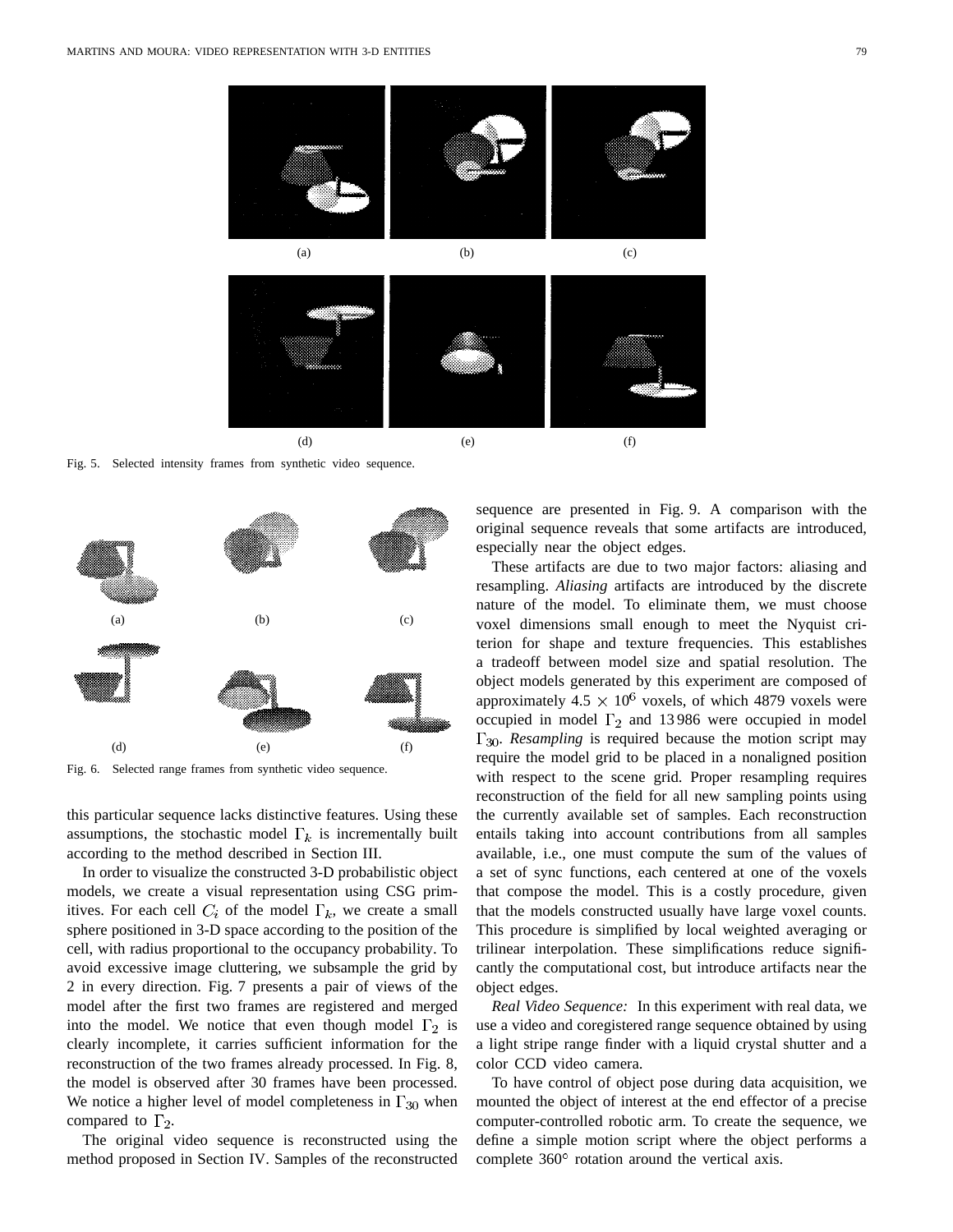

Fig. 7. Frontal and side views of object model  $\Gamma_2$ , obtained after integration of two frames.



 $(a)$  (b)

Fig. 8. Frontal and side views of object model  $\Gamma_{30}$ , obtained after integration of 30 frames.



Fig. 9. Frames reconstructed using object models and pose estimates.

Camera calibration is obtained using a calibration box of known size and shape. The calibration procedure produces a projection matrix that represents the transformation between world and image coordinate systems. This information is required to determine the warping mapping used by 3DVC in measurement grid creation and frame rendering.

The coregistered range and video sequence has  $256 \times 256$ pixels/frame, 8 bits/pixel. Six sample video frames extracted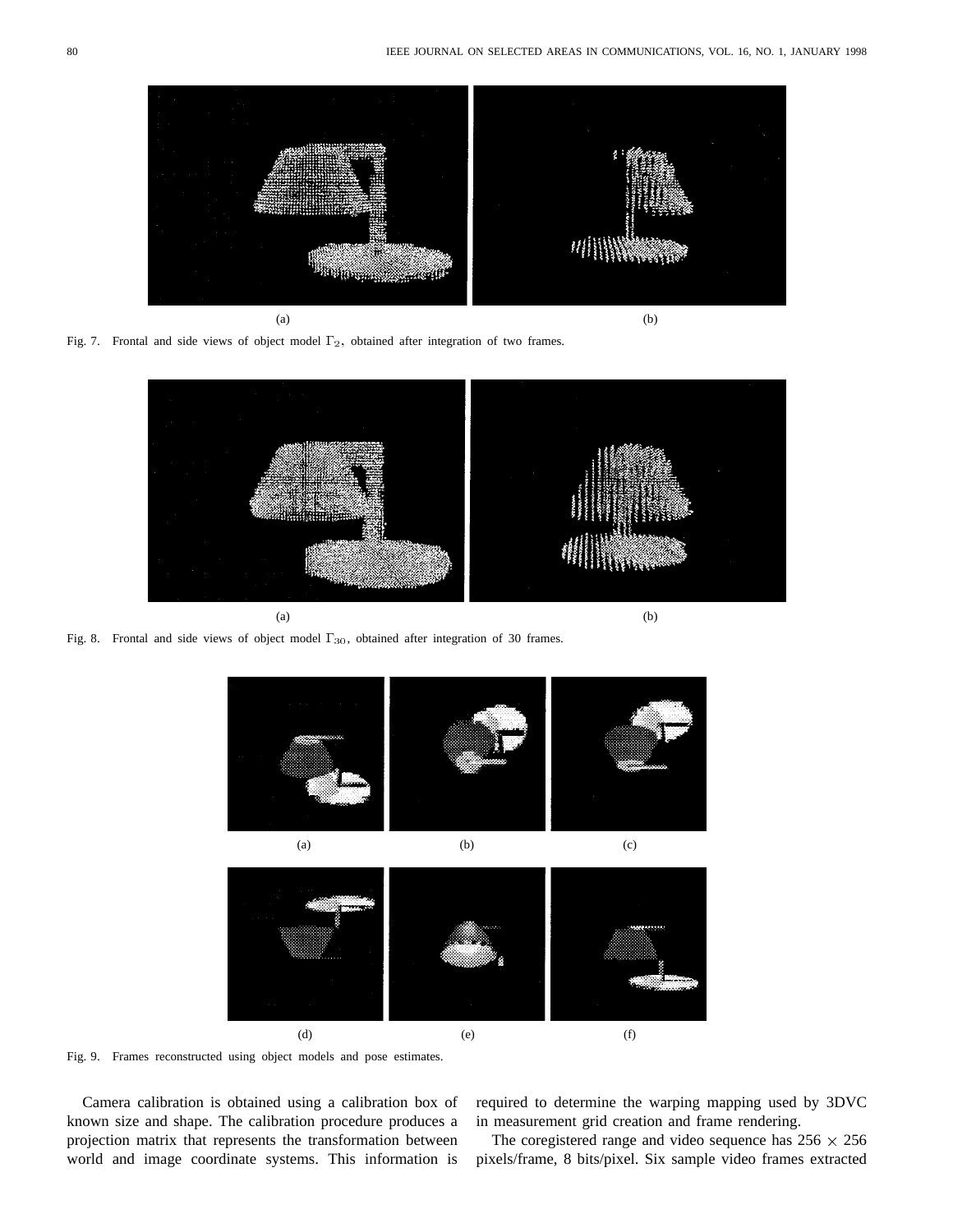

Fig. 10. Selected intensity frames from real video sequence.



Fig. 11. Selected range frames from real video sequence.

from the complete sequence are shown in Fig. 10, and the corresponding depth maps are shown in Fig. 11.

As before, the object is segmented by thresholding depth information. The parameter  $\lambda$  is set to 0.5, giving equal importance to shape and texture information during registration. We assume a zero-mean unit variance Gaussian sensor model, and

apply the 3DVC analysis method to incrementally construct the stochastic model  $\Gamma_k$ .

Using the same technique for object model visualization described in the previous experiment, we generate a pair of views of the model after two and eight frames are processed; these views are presented in Figs. 12 and 13, respectively. We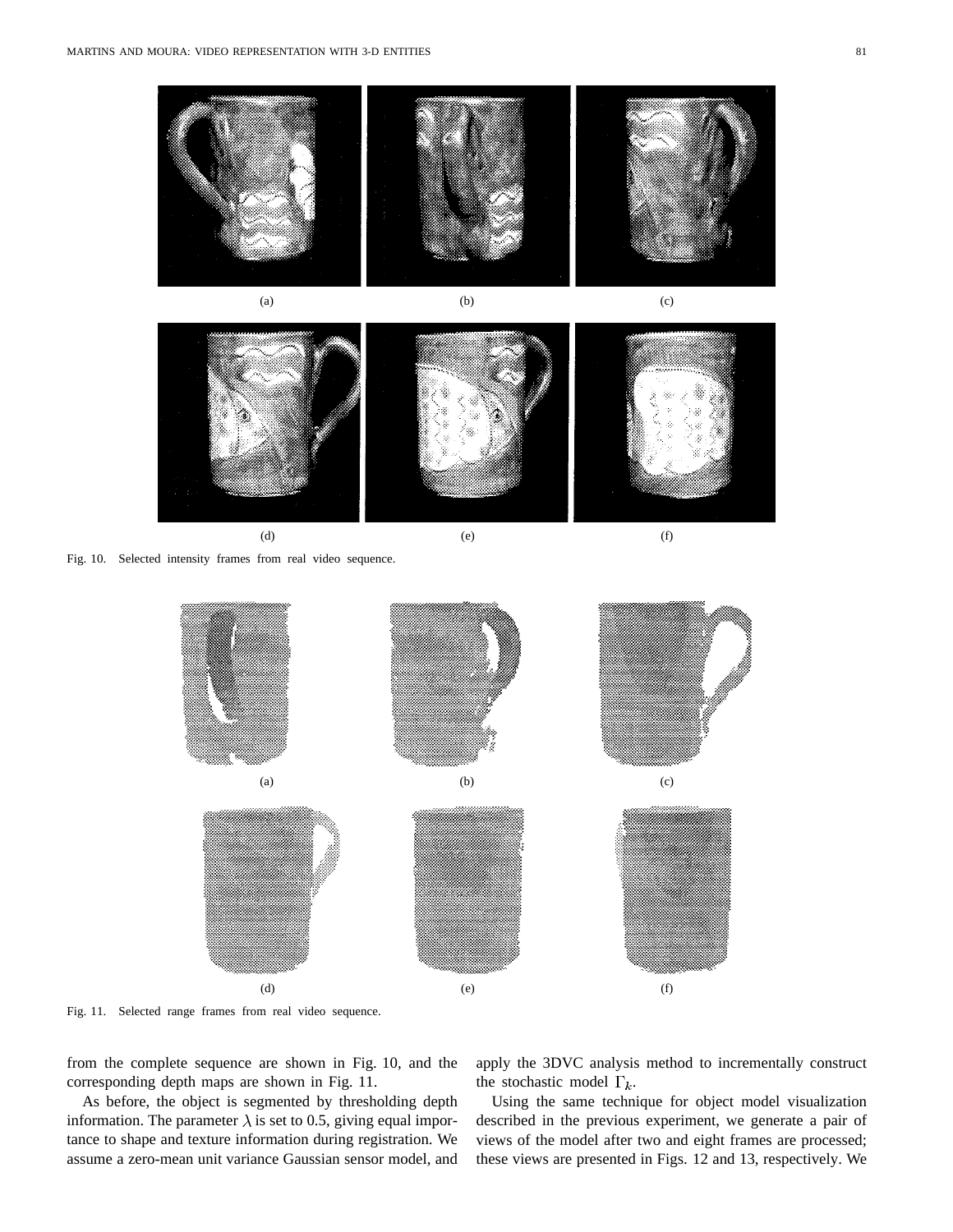





Fig. 13. Frontal and side views of object model, obtained after integration of all frames.

notice that model  $\Gamma_k$  is sufficient to reconstruct the already processed frames.

Samples of the video sequence reconstructed by 3DVC are shown in Fig. 14. As with the synthetic data, artifacts are introduced near the object edges.

# VI. 3DVC APPLICATIONS

*Video Coding:* A video codec based on 3DVC implements the video analysis module at the transmitting end. The video synthesis module reconstructs the video sequence at the receiving end. We send through the channel only the required object model updates and pose estimates.

The codec achieves high intraframe compression because the size of the object model updates reduces as the model becomes complete, and the pose estimate specification requires a small amount of data that is independent of the frame size.

During model construction, the occupancy entropy decreases from frame to frame proportionally to the new information about the model in each frame. If the object performs a motion pattern that displays the same regions of the object in a repetitive fashion, the model entropy and voxel count reach a steady state after several frames are processed. In our experiments with a rotating mug, after the first  $360^\circ$ rotation, the model voxel count reaches steady state; refer to Fig. 15.

Ideally, after the model reaches steady state, only pose information is required for reconstruction. A six-degree-of-freedom pose estimate is represented by six floating-point variables, i.e., 24 bytes of information. Without further applicable motion prediction via Kalman filtering, or lossless compression, this leads to the compression ratio of  $C_{\text{ideal}} = (24F_m/S_{\text{raw}}F)$ . Here,  $F_m$  is the number of frames with interframe motion,  $F$  is the total number of frames, and  $S<sub>raw</sub>$  is the byte count for a given input video frame. In our real data experiment, each frame has  $S<sub>raw</sub> = 65536$  bytes and, as the object keeps moving continuously, all frames require transmission of the pose estimate. For this scenario, the codec requires  $C_{\text{ideal}} = 1$ : 2731 = 0.000366 bytes/pixel or a bandwidth of 2.812 kbps/s at 15 frames/s.

Changes in environment illumination and objects with specular reflection cause modifications to the surface texture from frame to frame. Imprecision in pose estimation and range sensing generates ambiguous information that leads to alterations in occupancy. Due to these factors, models usually do not reach the ideal steady state, where no update information is required, but reach a distinct steady state that requires a fraction of the voxels to be updated from frame to frame.

To avoid the overhead of transmitting model update information every frame, we implement an update policy based on model entropy after the model reaches this steady state. We keep updating the model at the transmitting end every frame. We only transmit information to update the model at the receiving end if the entropy difference between the models at the transmitting and receiving ends is larger than a threshold.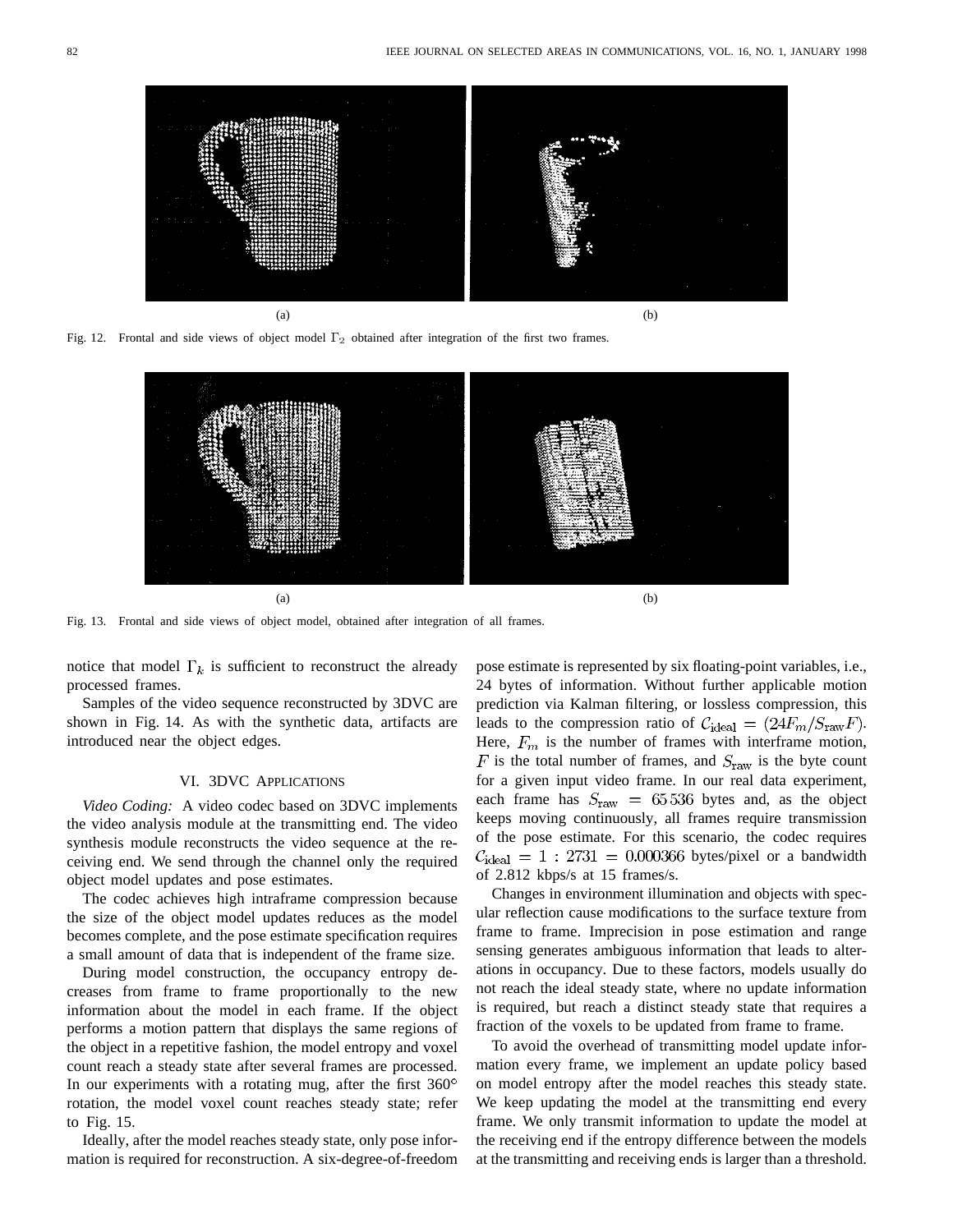

Fig. 14. Frames reconstructed using object models and pose estimates obtained from real data.

Frames where an update is necessary are called keyframes. To avoid reconstruction of nonkeyframes with incomplete models, we use a pipeline. The length of the pipeline determines the amount of look-ahead allowed for keyframe detection. Once a keyframe is detected, the model is immediately updated.

The number of voxels to update depends on the motion between updates. Larger motion implies larger uncertainty in motion estimates and larger illumination effects. For the real data sequence example, we observe that, for an interframe motion of  $45^\circ$ , approximately 5% of the occupied voxels are updated. This update policy leads to the compression ratio  $\mathcal{C}_{\text{policy}}$  given by

$$
C_{\text{policy}} = C_{\text{model}} + C_{\text{ideal}} + C_{\text{key}} = \frac{M + 24F + S_{\text{key}}F_{\text{key}}}{S_{\text{raw}}F}
$$
\n(25)

where  $M$  is the the number of bytes required to transmit the steady-state model once, F is the number of frames,  $S_{\text{key}}$  is the average number of bytes per keyframe, and  $F_{\text{key}}$  is the number of keyframes.

In our experiments, after we detect that the model has reached steady state, we set the entropy threshold to 5000 voxels. Updating each voxel independently requires the transmission of 30 bits: 22 bits for addressing and 8 bits for texture. Addressing each voxel individually, the transmission of the steady model requires  $M = 337500$  bytes. For the  $F = 360$ frames encoded with the entropy policy, we get  $F_{\text{key}} = 8$  key frames with an average size of  $S_{\text{key}} = 18750$  bytes/key frame.

The compression ratio for this setup is  $C_{\text{policy}} = 1$ :  $47.55 = 0.02103$  bytes/pixel. We analyze each of the



Fig. 15. Number of occupied and altered voxels in the model over time.

terms in (25): , and 0.000366.

The  $\mathcal{C}_{\text{model}}$  term can be substantially reduced. We used a naive addressing scheme to encode the model (22 bits/voxel address), which leads to a large  $M$ . Octree addressing and other entropy coding methods will reduce this overhead significantly. Further, as the number of frames  $F$  grows,  $C_{\text{model}}$ in (25) becomes negligible. Not accounting for this term, the remaining terms lead to a compression ratio  $C_{\text{policy}} = 1$ :  $157.29 = 0.006358.$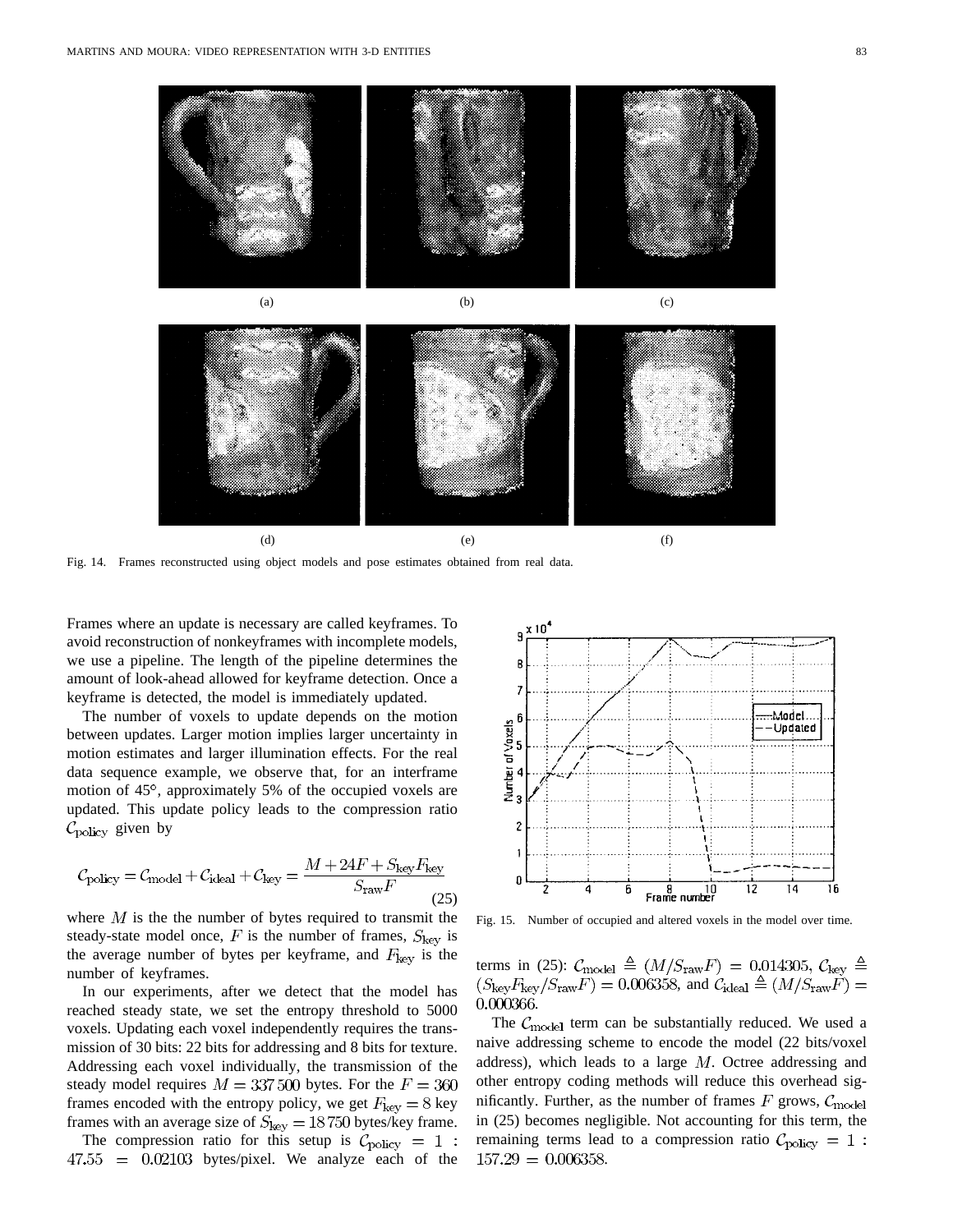The  $C_{\text{kev}}$  term is a function of the entropy threshold and scene properties. A higher entropy threshold leads to a smaller number of keyframes and to a reduced  $C_{\text{key}}$ . Object surface and illumination characteristics define the average keyframe update size. If objects present specular surfaces, a reduction in the number of keyframes may lead to an increase in illumination artifacts in the reconstructed sequences. If these illumination artifacts are not tolerable, the  $\mathcal{C}_{\text{model}}$  term can still be reduced by extending 3DVC models to carry surface reflectance properties that can be estimated as in [51]. The reduction of  $C_{\text{key}}$  leads to the compression ratio of  $C_{\text{ideal}} =$  $1:2731 = 0.000366$  bytes/pixel.

In summary, not accounting for the overhead introduced by the term  $M$ , this experiment shows that a codec based on 3DVC has a potential compression ratio in the range of 150–2700.

*Video Editing and Handling:* Using 3DVC, we access the 3-D structure of the scene. It is possible to insert objects not present in the scene, change the camera viewpoint, alter the motion patterns of objects, and even remove objects.

All of these alterations are constrained by model completeness. If the original sequence explored the regions occluded by an object, these regions will be visible after the given object is removed. If regions were last observed from a given viewpoint, it is likely that artifacts will be generated if the current viewpoint is completely different, especially in the presence of specular surfaces. These cases would require modeling the surface properties as in [51].

Due to space constraints, we explore and demonstrate these novel methods for video handling and editing enabled by 3DVC elsewhere.

#### VII. CONCLUSION

We introduce 3DVC, a novel system for compact video representation that provides a useful description of the 3-D structure of the scene. 3DVC decomposes the video sequence in a Bayesian framework into a set of perceptually meaningful 3-D entities: object models and motion scripts.

3DVC has interesting features: it is robust against sensor noise and estimate uncertainties, accepts explicit knowledge about sensor behavior, and allows incremental model construction. 3DVC eliminates interframe redundancy and enables content-based access to video.

We discuss the applicability of 3DVC to content-based video coding, handling, and editing. Analysis shows that the interframe compression ratio grows with video sequence length, and also depends on the complexity of scene dynamics and object persistence in the scene.

Experiments achieve high-quality results without blocking artifacts, meeting VLBR bandwidth requirements without using further applicable intraframe coding.

The proposed video analysis method is a generic tool for the efficient generation of 3-D textured models from video sequences. We currently investigate alternative applications beyond the scope of video coding, e.g., object recognition, special effects, generation of realistic models for telepresence, virtual manipulation, and 3-D facsimile.

#### **REFERENCES**

- [1] R. Forchheimer, O. Fahlander, and T. Kronander, "A semantic approach to the transmission of face images," in *Picture Coding Symp. (PCS'84)*, Cesson-Sevigne, France, July 1984.
- [2] K. Aizawa, H. Harashima, and T. Saito, "Model-based analysis-synthesis image coding (MBASIC) system for a person's face," *Signal Processing: Image Commun.*, vol. 1, pp. 139–152, Oct. 1989.
- [3] H. G. Musmann, M. Hotter, and J. Ostermann, "Object-oriented analysis-synthesis coding of moving images," *Signal Processing: Image Commun.*, vol. 1, pp. 112–138, Oct. 1989.
- [4] J. Ostermann, "Object-based analysis-synthesis coding based on the source model of moving rigid 3D objects," *Signal Processing: Image Commun.*, vol. 6, no. 2, pp. 143–161, 1994.
- [5] J. Y. A. Wang, E. H. Adelson, and U. Desai, "Applying mid-level vision techniques for video data compression and manipulation," Vision and Modeling Group, MIT Media Lab., Tech. Rep. 263, May 1994.
- [6] R. S. Jasinschi, J. M. F. Moura, J. Cheng, and A. Asif, "Video compression via constructs," in *Proc. IEEE Int. Conf. Acoust., Speech, Signal Processing*, vol. 4, Detroit, MI, May 1995.
- [7] J. M. F. Moura, R. S. Jasinschi, H. Shiojiri, and J.-C. Lin, "Video over wireless," *IEEE Personal Commun.*, vol. 6, pp. 6–16, Feb. 1996.
- [8] M. Kaneko, A. Koike, and Y. Hatori, "Coding of a facial image sequence based on a 3D model of the head and motion detection," *J. Visual*
- *Commun. Image Representation*, vol. 2, Mar. 1991. [9] V. M. Bove Jr., "Object-oriented television," *SMPTE J.*, Dec. 1995.
- [10] D. V. Papadimitriou and T. J. Dennis, "Stereo in model-based image
- coding," in *Picture Coding Seminar*, 1994, pp. 296–299. [11] T. Naemura, M. Kaneko, and H. Harashima, "3-D object-based coding
- of multi-view images," in *Picture Coding Seminar*, 1996, pp. 459–464. [12] K. Aizawa, C. S. Choi, H. Harashima, and T. S. Huang, "Human facial
- motion analysis and synthesis with application to model-based coding," in *Motion Analysis and Image Sequence Processing*, M. I. Sezan and R. L. Lagendijk, Eds. Boston: Kluwer, 1993, ch. 11.
- [13] H. Li, A. Lundmark, and R. Forchheimer, "Image sequence coding at very low bitrates: A review," *IEEE Trans. Image Processing*, vol. 3, pp. 589–609, Sept. 1994.
- [14] P. Anandan, M. Irani, R. Kumar, and J. Bergen, "Video as an image data source: Efficient representations and applications," in *Proc. IEEE Int. Conf. Image Processing (ICIP'95)*, Washington, DC, Oct. 1995.
- [15] M. Potmesil, thesis, R. P. I., Troy, NY; also, Tech. Rep. RPI IPL TR-033, 1982.
- [16] B. C. Vemuri and J. K. Agarwal, "3D model construction from multiple views using range and intensity data," in *Proc. IEEE Comput. Soc. Conf. Comput. Vision Pattern Recognition*, IEEE Computer Society, 1986, pp. 435–437.
- [17] B. Bhanu, "Representation and shape matching of 3-D objects," *IEEE Trans. Pattern Anal. Machine Intell.*, vol. 6, pp. 340–351, 1984.
- [18] N. Ahuja and J. Veenstra, "Generating octrees from object silhouettes in orthographic views," *IEEE Trans. Pattern Anal. Machine Intell.*, vol. 11, no. 2, 1989.
- [19] C. Tomasi and T. Kanade, "Shape and motion from image streams under orthography: A factorization method," *Int. J. Comput. Vision*, vol. 9, no. 2, pp. 137–154, 1992.
- [20] A. J. Azerbayejani, T. Galyean, B. Horowitz, and A. Pentland, "Recursive estimation CAD model recovery," Perceptual Computing, MIT Media Lab., Tech. Rep. 242 Feb. 1994.
- [21] S. Becker and M. Bove, "Semiautomatic 3-D model extraction from uncalibrated 2-D camera views," in *Proc. SPIE—Visual Data Exploration and Analysis II*, San Jose, CA, Feb. 1995.
- [22] R. Koch, "Automatic reconstruction of buildings from stereoscopic image sequences," *EUROGRAPHICS*, vol. 12, no. 3, pp. 339–350, 1993.
- [23]  $\frac{1}{\sqrt{3}-1}$ ,  $\frac{1}{\sqrt{3}-1}$  surface reconstruction from stereoscopic image sequences," in *Proc. IEEE Int. Conf. Comput. Vision*, Cambridge, MA, June 1995.
- [24] G. Turk and M. Levoy, "Zippered polygon meshes from range images," in *Proc. SIGGRAPH 21st Annu. Int. Conf. Comput. Graphics Interactive Techniques (SIGGRAPH'94)*, July 1994, pp. 311–318.
- [25] B. Curless and M. Levoy, "A volumetric method for building complex models from range images," in *Proc. SIGGRAPH 23rd Annu. Int. Conf. Comput. Graphics Interactive Techniques (SIGGRAPH'96)*, ACM, Aug. 1996.
- [26] A. Kaufman, *Volume Visualization*. Los Alamitos, CA: IEEE Computer Society Press, 1991.
- [27] V. M. Bove, Jr., "Probabilistic method for integrating multiple sources of range data," *J. Opt. Soc. Amer. A*, vol. 7, Dec. 1990.
- [28] A. Elfes, "Occupancy grids: A stochastic spatial representation for active robot perception," in *Proc. 6th Conf. Uncertainty and AI*, Cambridge, MA, AAAI, July 1990.